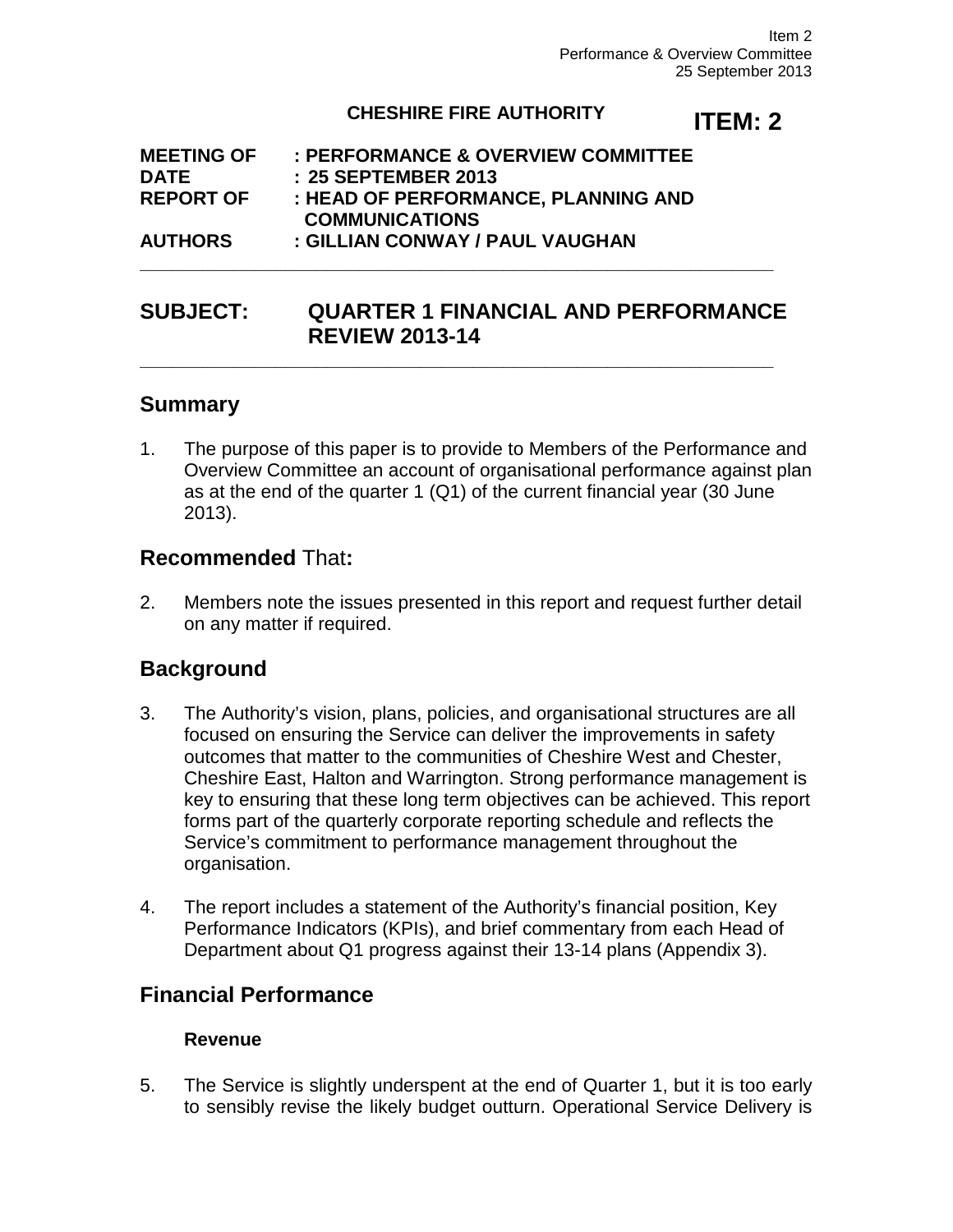underspent due to a lower than budgeted level of activity and temporary staffing arrangements, and there are continuing vacancies in Community Fire Protection. The Prince's Trust budget is showing a slight overspend but this is to be the subject of a thorough review at Mid Year to ensure that all costs are correctly categorised. Corporate Training Budgets continue to be underspent, and will also be reviewed at Mid Year, as spend on training may increase in the light of the potential for industrial action and the delivery of the Emergency Response Review (ERR). The impact of the VFM review of Transport and Workshops has led to a small underspend. Budgets will continue to be closely monitored in the coming months, and the financial performance at September will form the basis of the comprehensive Mid Year Review. This review will include forecast outturn, suggested virements and will also help to inform the preparation of the 2014-15 budget.

6. The capital and revenue implications of the ERR will be reported separately as the programme develops, and members will be regularly updated. At this stage members may wish to note that we have allocated £3m of capital spend to each of the stations. In addition, £30k has been allocated from recruitment costs for the development of a vehicle as a mobile recruitment resource. It is anticipated that this will be contained within existing budgets, but if not the costs will be met from the IRMP reserve.

#### **Capital**

- 7. Attached as Appendix 1 is a report on the capital programme. This includes all active capital schemes, and shows slippage from schemes which started prior to 2013-14. The only significant scheme (relating to Chester Fire Station) is on hold pending the outcome of the ERR.
- 8. The 2011-12 4 wheel drive purchase programme will be completed in the current financial year. The first two phases of the ICT review are substantially complete. Any further investment in ICT will be subject to consideration by the ICT steering group.
- 9. Of the 2012-13 starts, the testing of new mobile devices continues as the Service strives to ensure that it buys the most appropriate technology. The agreement for Poynton partnership with the Police has been signed and work is progressing well on site. The Manchester Airport training facility opened in June, but some costs have yet to be reimbursed.
- 10. The remainder of the capital programme starting in 2013-14 is made up the purchase of equipment and vehicles, and these remain on target for completion in 2013-14.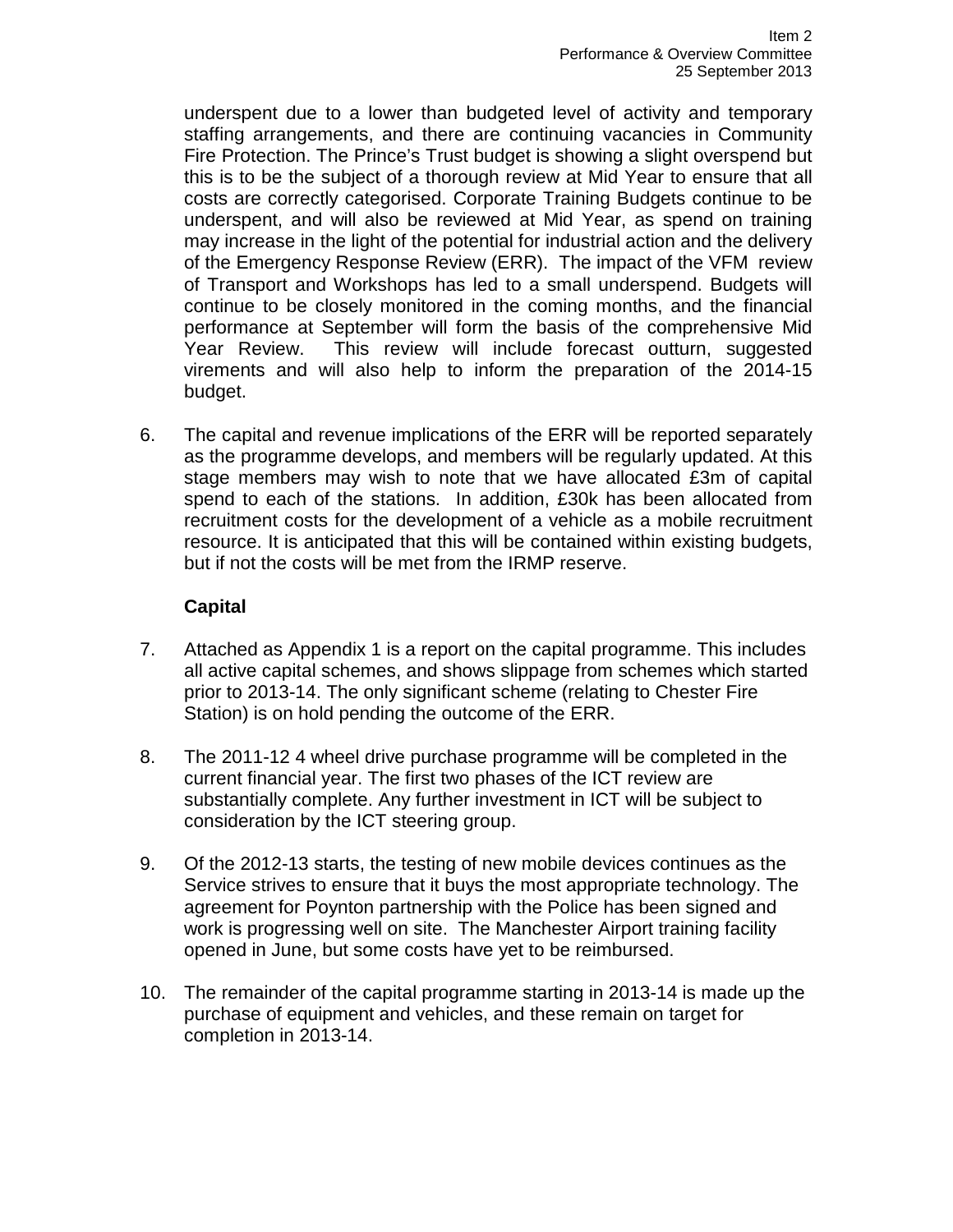#### **Repayment of Loans**

11. The Treasury Management Annual Report which was presented to Policy Committee on 20<sup>th</sup> June 2013 included a recommendation to repay £1,120k of PWLB loans prematurely, which Members approved. This repayment has now taken place, with the premium payable (£369k) funded by an earmarked reserve. The Authority now has long term debt of £2,218k.

# **Service Performance**

- 12. The commentary in this section accompanies the Corporate Performance Scorecard (Appendix 2) which reflects the Q1 position against targets set at the start of the year for the Service's KPIs.
- 13. The number of primary fires during 2012-13 was the lowest level ever recorded for Cheshire. The ongoing target is to continue to reduce the numbers further year on year. During Q1 this year there has been a lower number of accidental dwelling fires (ADFs) than the same period last year, however, fires in non-domestic premises have been higher as have deliberate primary fires.
- 14. Deliberate secondary fires were also at an all-time low last year and the drier, warmer weather conditions in Q1 have made for a challenging start to this year with an increase of 56% compared with the same period last year. Due to the strong correlation between weather and deliberate fires and the peaks and troughs that this can create between years, the target for the deliberate fires indicator is set using the average number of the previous three years as the baseline. The overarching aim is to focus on long term reductions with localised initiatives that target persistent hotspots while continuously monitoring early warning signs of emerging problems.
- 15. During Q1 there has been one tragic fire death which was a woman in her 40s in an accidental dwelling fire in Cheshire East and the incident is still under investigation. There have been 14 fire-related injuries recorded across Cheshire, only one of which has been classed as severe involving burns. Four injuries occurred during the same incident at a house in Crewe when a deliberate fire involving a wheelie bin spread to the property causing the resident family to be exposed to smoke and fumes.
- 16. Delivery against planned prevention and protection activities is broadly on track with strong performance during Q1 for the completion of Home Safety Assessments and Fire Safety Audits in particular. The plan for the delivery of Road Safety events is more heavily weighted in Q2 and Q3 so the number of people engaged will increase over the coming months. Similarly, the Business Safety internet pages will see increased traffic in line with the scheduling of specific campaigns.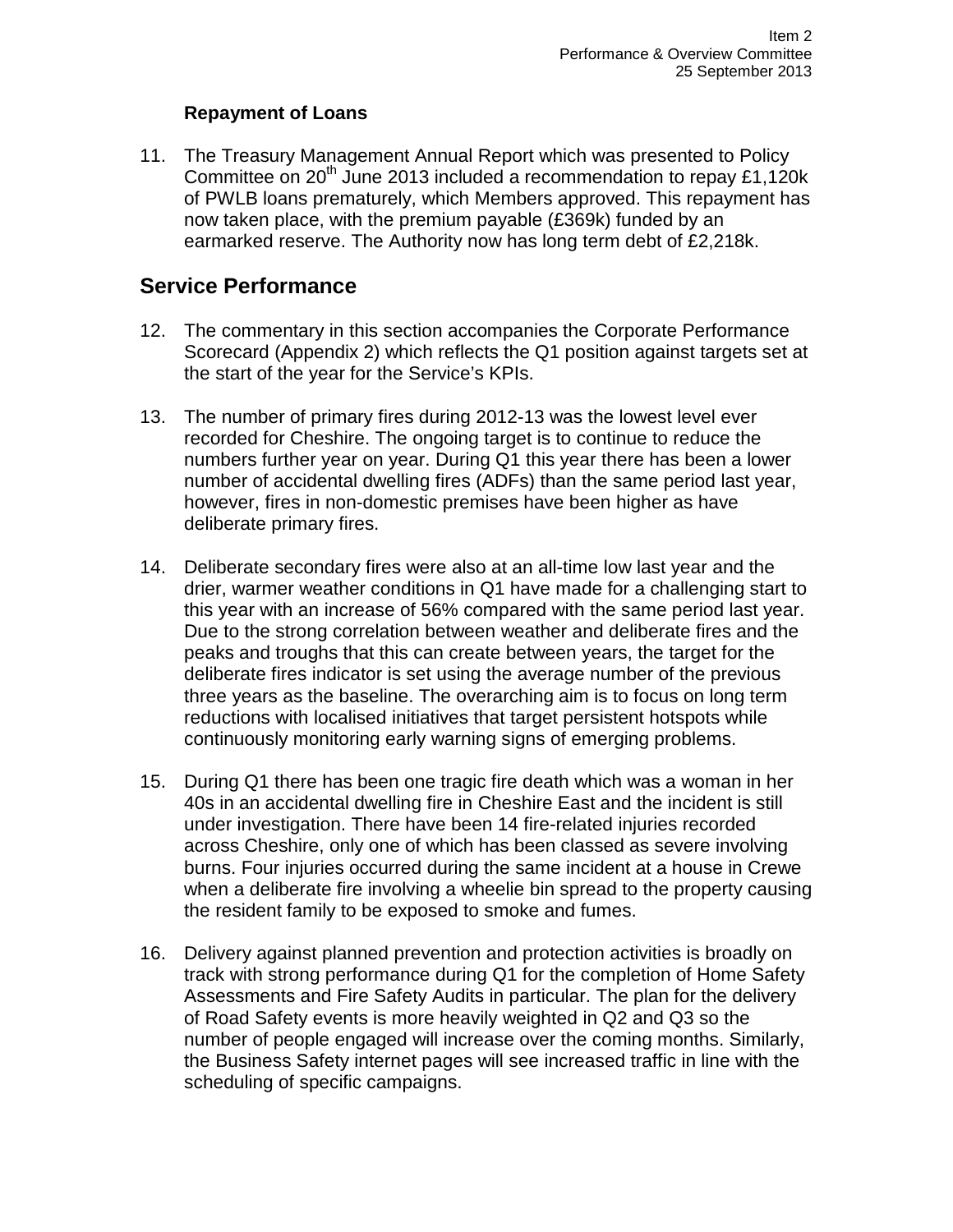- 17. The pass rate against the new Cheshire Response Standard stood at 90% at the end of Q1 against the target of 80%. Average On-Call availability is improving with the assistance of the new staffing system, Gartan. Call handling performance remains unchanged compared with last year and the number of malicious calls received in Q1 has been low which means that interpretation of the data to assess the effectiveness of call challenge procedures is not meaningful at such an early stage of the year.
- 18. The main concern relating to the resources indicators for Q1 is the number of days lost due to injury. The numbers do fluctuate month to month and the nature of some of the individual cases means that absence can be prolonged. During Q1 two individuals accounted for a large proportion of the days lost due to work-related injury. The KPI relating to firefighter core skills training shows that there has been a strong start to the year for the delivery of the training schedule. The staff satisfaction survey has been postponed due to the current crisis management planning and is now scheduled for reporting later in the year.

# **Legal Implications**

- 19. The Authority is charged with securing appropriate governance and pursuing effective performance. This report helps Members to fulfil their role in promoting these objectives, allowing them to scrutinise performance at a strategic level.
- 20. There are no issues to report for Q1 that would affect the Service's ability to meet its statutory or other legal obligations.

# **Equality & Diversity Implications**

21. Each department provides relevant monitoring information on equality and diversity issues as part of their quarterly reporting. Individual projects and activities are required to have equality impact assessments completed in accordance with the organisation's approved Project Management Framework.

# **Environmental Implications**

22. Projects are individually assessed for environmental implications by the relevant project managers in accordance with the organisation's Project Management Framework.

#### **CONTACT: JOANNE SMITH, FIRE SERVICE HQ, WINSFORD TEL [01606] 868804**